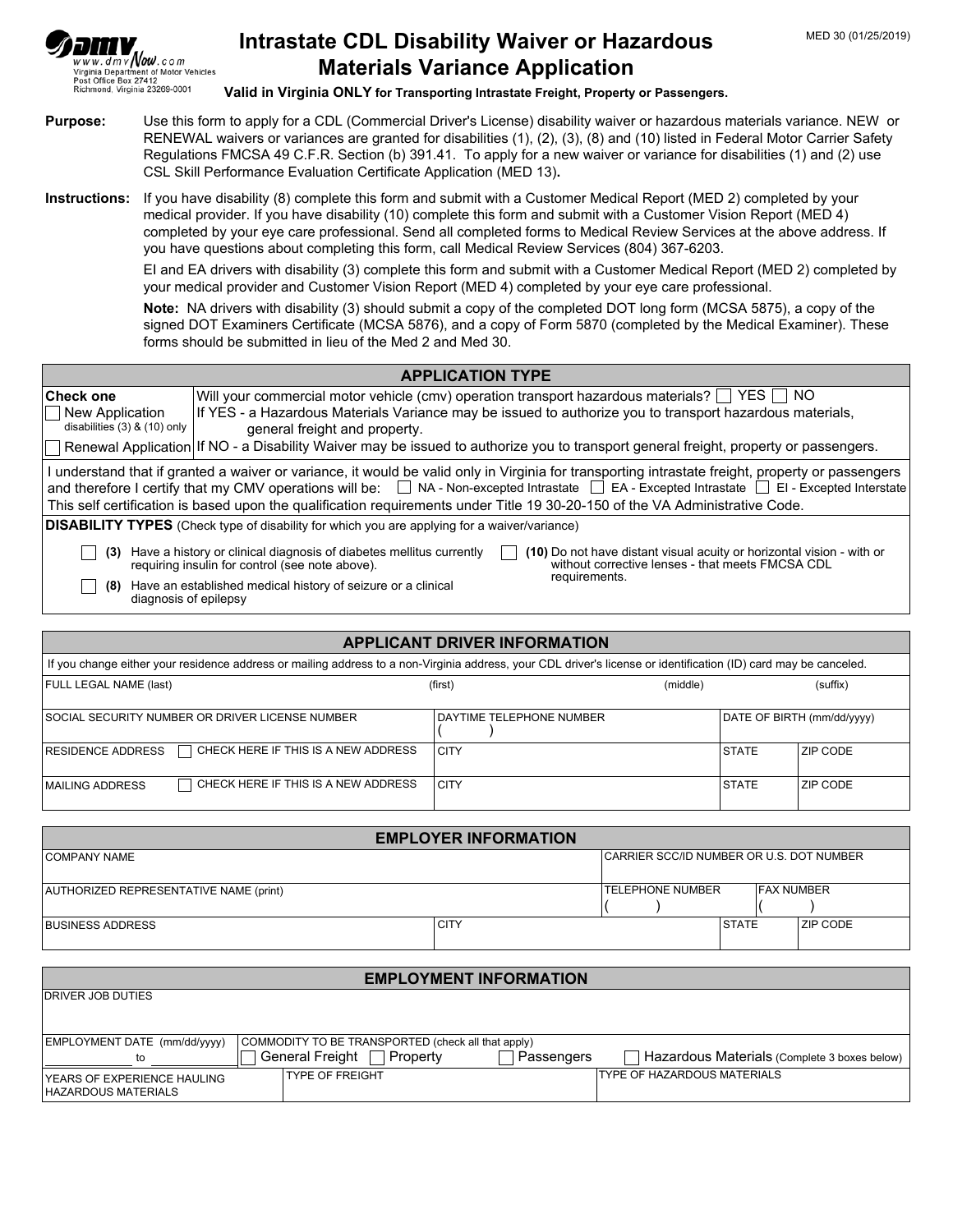| APPLICANT NAME | DMV CUSTOMER NUMBER (as it appears on license |
|----------------|-----------------------------------------------|
|                |                                               |

## **APPLICANT DRIVER AND CARRIER/COMPANY CERTIFICATION**

| I/We certify that the applicant is otherwise qualified pursuant to the Federal Motor Carrier Safety Regulations with the exception of the physical<br>disability (ies) described in this application and if I/we are applying for a Variance I/we certify that I/we understand that the law requires me/us to notify DMV<br>upon any change in employment.                                                                                          |                                                      |                   |  |  |
|-----------------------------------------------------------------------------------------------------------------------------------------------------------------------------------------------------------------------------------------------------------------------------------------------------------------------------------------------------------------------------------------------------------------------------------------------------|------------------------------------------------------|-------------------|--|--|
| live further certify and affirm that all information presented in this form is true and correct, that any documents I/we have presented to DMV are genuine,<br>and that the information included in all supporting documentation is true and accurate. I/we make this certification and affirmation under penalty of perjury<br>and I/we understand that knowingly making a false statement or representation on this form is a criminal violation. |                                                      |                   |  |  |
| <b>IDRIVER SIGNATURE</b><br>DRIVER NAME (print)<br>DATE (mm/dd/yyyy)                                                                                                                                                                                                                                                                                                                                                                                |                                                      |                   |  |  |
| CARRIER/COMPANY AUTHORIZED REPRESENTATIVE NAME (print)                                                                                                                                                                                                                                                                                                                                                                                              | ICARRIER/COMPANY AUTHORIZED REPRESENTATIVE SIGNATURE | DATE (mm/dd/yyyy) |  |  |

| DISABILITY (3) - (This section to be completed by endocrinologist)                                                |            |  |  |  |
|-------------------------------------------------------------------------------------------------------------------|------------|--|--|--|
| Does the applicant have diabetes or any other metabolic condition(s) that might affect operation of a commercial  | YES<br>NO. |  |  |  |
| If YES, also complete applicable sections of Customer Medical Report (MED 2) and answer the questions below.      |            |  |  |  |
| Has the driver had recurrent (two or more) hypoglycemic reactions resulting in loss of consciousness or           | YES<br>NO. |  |  |  |
| Has the driver had a recurrent (two or more) hypoglycemic reactions requiring the assistance of another           | YES<br>NO. |  |  |  |
| Has the driver had recurrent (two or more) hypoglycemic reactions resulting in impaired cognitive function in the | YES<br>NO. |  |  |  |
|                                                                                                                   | YES<br>NO. |  |  |  |
|                                                                                                                   | YES<br>NO. |  |  |  |
| Drivers seeking an insulin waiver must also submit a MED 4 and the driver agreement.                              |            |  |  |  |

| DISABILITY (8) - (This section is to be completed by neurologist)                     |
|---------------------------------------------------------------------------------------|
| YES  <br>$\overline{\phantom{a}}$ NO                                                  |
| If YES, also complete Customer Medical Report (MED 2) and answer the questions below. |
| YES     NO                                                                            |
| YES<br>$\overline{\phantom{0}}$ NO                                                    |
| $\overline{\phantom{0}}$ NO<br>YES                                                    |
| If the driver experienced a single provoked seizure, address the cause on the MED 2.  |

| DISABILITY (10) - (This section to be completed by ophthalmologist/optometrist)                                                                                                                                                                                                                                                                                                                                                                                                                                                                                                         |  |  |  |  |
|-----------------------------------------------------------------------------------------------------------------------------------------------------------------------------------------------------------------------------------------------------------------------------------------------------------------------------------------------------------------------------------------------------------------------------------------------------------------------------------------------------------------------------------------------------------------------------------------|--|--|--|--|
| YES<br>NO.                                                                                                                                                                                                                                                                                                                                                                                                                                                                                                                                                                              |  |  |  |  |
| Does the applicant have any visual defects, condition or field loss that would affect the safe operation of a commercial<br>$\overline{\phantom{0}}$ NO<br>YES.                                                                                                                                                                                                                                                                                                                                                                                                                         |  |  |  |  |
| YES<br>  NO                                                                                                                                                                                                                                                                                                                                                                                                                                                                                                                                                                             |  |  |  |  |
| Federal Motor Carrier Safety Regulations FMCSA 49 C.F.R. Section (b)(10) 391.41 requires distant visual acuity of at least 20/40 (Snellen) in each eye<br>without corrective lenses or visual acuity separately corrected to 20/40 (Snellen) or better with corrective lenses, distant binocular acuity of at least<br>20/40 (Snellen) in both eyes with or without corrective lenses, field of vision of at least 70 degrees in the horizontal meridian in each eye, and the ability to<br>recognize the colors of traffic signals and devices showing standard red, green, and amber. |  |  |  |  |